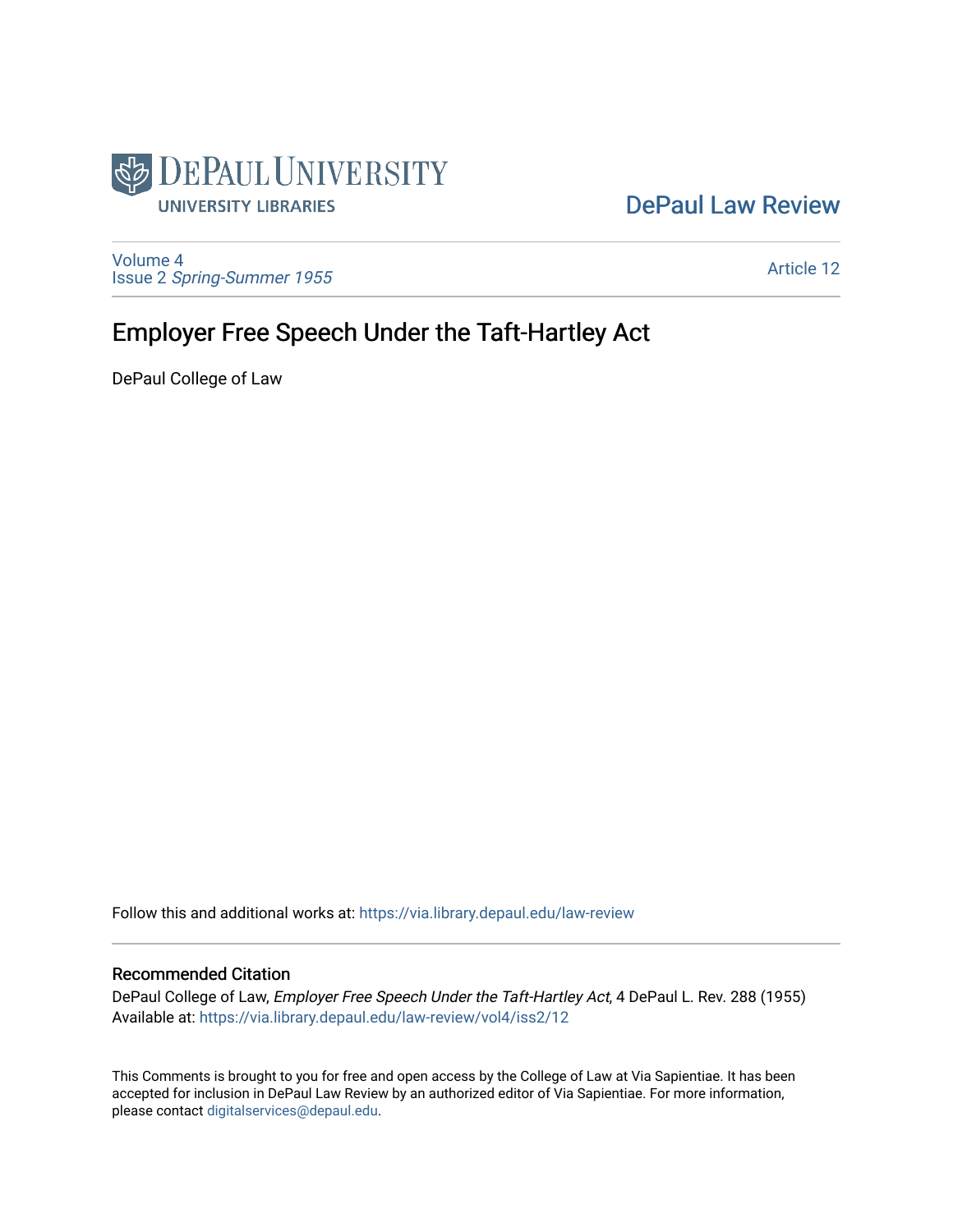It seems quite unjust that one of the two litigants in an action should be required to sit back and wait for the other litigant and the trial court judge to "fight it out" in the appellate court over the issuance of the writ of mandamus to expunge the judge's order on a particular motion, but such will be the case unless the Supreme Court's ruling is to reverse the Court of Appeals in the second *Rock Island* case.

As was said in the dissenting opinion in the second *Rock Island* case:

Our mandamus power is not a muscle which requires exercise to maintain its vitality. More slides into abdication, today, than a mere order of transfer finally wrested from our court.<sup>37</sup>

<sup>87</sup> Chicago, R.I. & P.R. Co. v. Igoe, 220 F. 2d 299 (C.A. 7th, 1955) (quotation from slip opinion case No. 11247 at 13).

#### EMPLOYER FREE SPEECH UNDER THE TAFT-HARTLEY ACT

As the law of labor relations has grown since the original National Labor Relations Act' (Wagner Act) and the volumes of decisions have evolved on the subject, the conflict between the right of employer free speech and the right of employee self-organization has also grown.<sup>2</sup>

The right of employer free speech has been specifically recognized in Section **8** (c) 3 of the National Labor Relations Act,4 as amended by the Labor Management Relations Act (Taft-Hartley Act). However, the efficacy of this right is offset by Sec. 7 of the LMRA, $5$  which provides:

Employees shall have the right to self-organization, to form, join, or assist labor organization, to bargain collectively through representatives of their own choosing, and to engage in other concerted activities for the purpose of collective bargaining or other mutual aid or protection. **.... 6**

The problem most frequently arises prior to a representation election when an employer speaks to his employees on the premises during working hours and refuses representatives of the union an equal opportunity to reply under the same conditions. Assuming that the union loses the election, it then becomes necessary to determine if the employer has been guilty of an unfair labor practice, which would be grounds for setting aside the election. In the decisions handed down by the National Labor Relations Board<sup>7</sup> and the courts on this

**149** Stat. 449 (1935), as amended, **29** U.S.C.A. § 151 (1947).

2 See for an appraisal, Kovar, Reappraisal of Employer Free Speech: The Livingston Shirt and Peerless Plywood Cases, 3 **De** Paul L. Rev. 184 (1954).

<sup>8</sup> "The expressing of any views, agreement, or opinion, or the dissemination thereof . . . shall not constitute or be evidence of an unfair labor practice . . . if such expression contains

no threat of reprisal or force or promise of benefit." 4 Labor Management Relations Act, 1947, 61 Stat. 136 (1947), 29 U.S.C.A. § **151** (1947). **1** Hereinafter referred to as the Act.

**6 61** Stat. 140 (1947), **29 U.S.C.A.** § 157 (1947).

**1** Hereinafter referred to as the Board.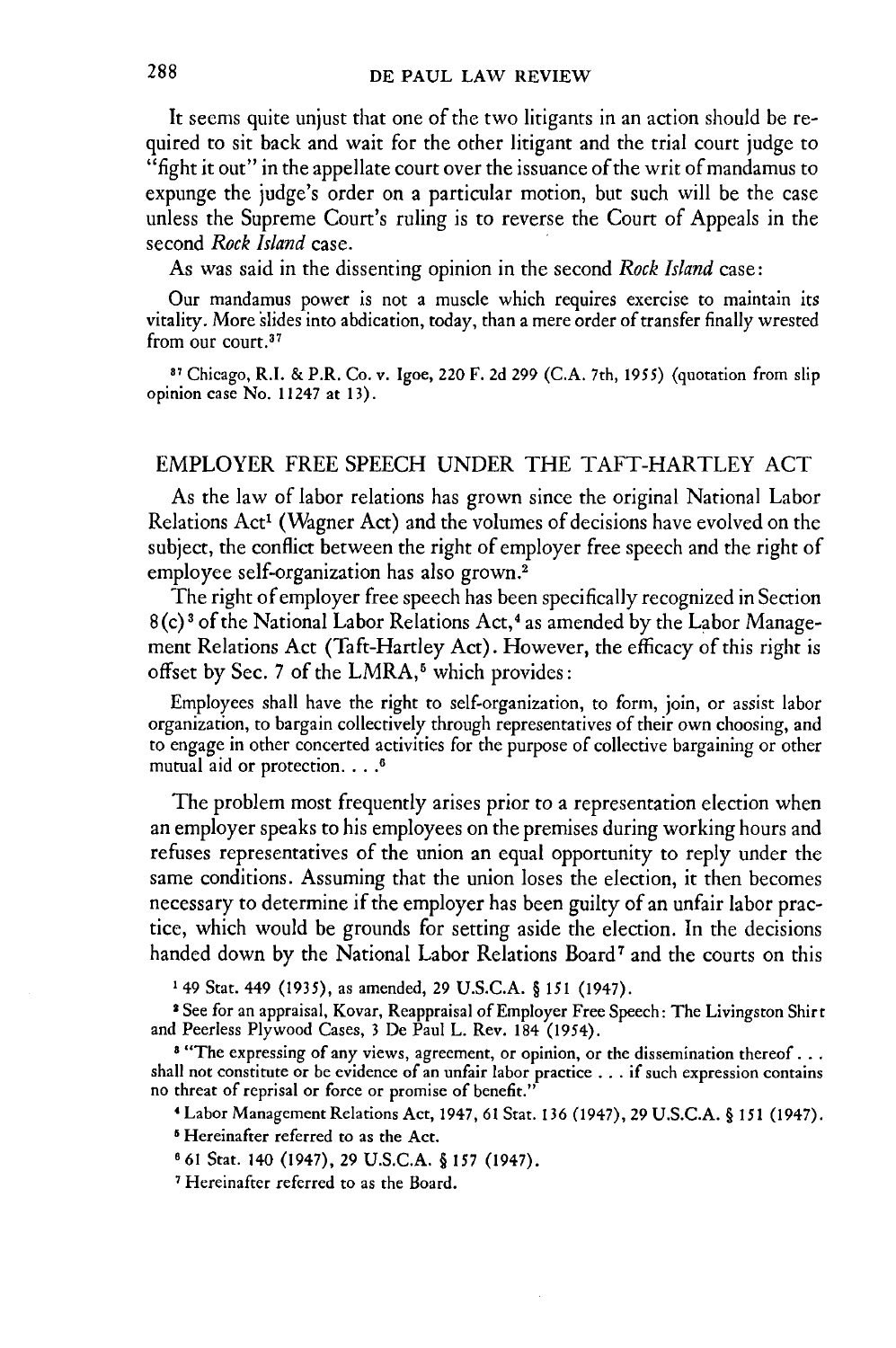subject, three questions are usually decisive of the issue: the existence or nonexistence of discrimination where the employer has a no-solicitation rule in effect, whether or not the employees are being given an equal opportunity to hear both sides of the issue, and whether or not the employer has imposed serious handicaps to employee self-organization by the nature of his business and the way in which it is conducted.

Under the Wagner Act the Board strongly upheld the employee's right ot self-organization by enforcing Section 8 (a) (1) of the Act, which read:

It shall be an unfair labor practice for an employer (1) to interfere with, restrain, or coerce employees in the exercise of the rights guaranteed in Sec. 7 of the Act. <sup>8</sup>

The Board applied the theory that the employer's economic power created a compulsion among employees to follow the employer's wishes for fear of otherwise becoming jobless,<sup>9</sup> which in effect overrode the employer's right to free speech regardless of the lack of coercion. The Board also adopted the "totalityof-conduct" doctrine, where even normally protected statements of an employer were branded as unfair labor practices if made in a background of antiunion activity by the employer.<sup>10</sup>

In *Matter of Clark Bros."* the Board gave rise to the "captive audience" doctrine by deciding that the mere act of compelling employees to listen to an antiunion speech during working hours on the premises, regardless of what the employer said, was an unfair labor practice. However, the Court of Appeals would not go that far in enforcing the Board's ruling. The court upheld the Board's ruling<sup>12</sup> on the basis of evidence showing an aggressive anti-union campaign, of which the employer's speech was the culmination. The court also found the employer's acts to be coercive and an interference with the employee's right to self-organization. But by way of dictum the court stated:

An employer has an interest in presenting his views on labor relations to his employees. We should hesitate to hold that he may not do this on company time and pay, provided a similar opportunity to address them were accorded representatives of the  $union.<sup>13</sup>$ 

Although the court in the *Clark Bros.* case laid down a more or less restrictive rule as compared to the Board, the dictum of the court was to have considerable import in the future.<sup>14</sup>

849 Stat. 452 (1935), 29 U.S.C.A. § *158* **(1)** (1935).

**1** NLRB v. Federbush, 121 F. 2d 954 (C.A. 2d, 1941). Contra: NLRB v. Citizen-News Co., 134 F. 2d 962 (C.A. 9th, 1943).

**10** NLRB v. Virginia Electric and Power Co., 314 U.S. 469 (1941).

**1170** N.L.R.B. 802 (1946).

12 NLRB v. Clark Bros. Co., Inc., 163 F. 2d 373 (C.A. 2d, 1947).

**13** Ibid., at 376.

**14** In the *Clark Bros.* case the'union did not request equal speaking time from the employer, so the court was not called upon to rule on this issue.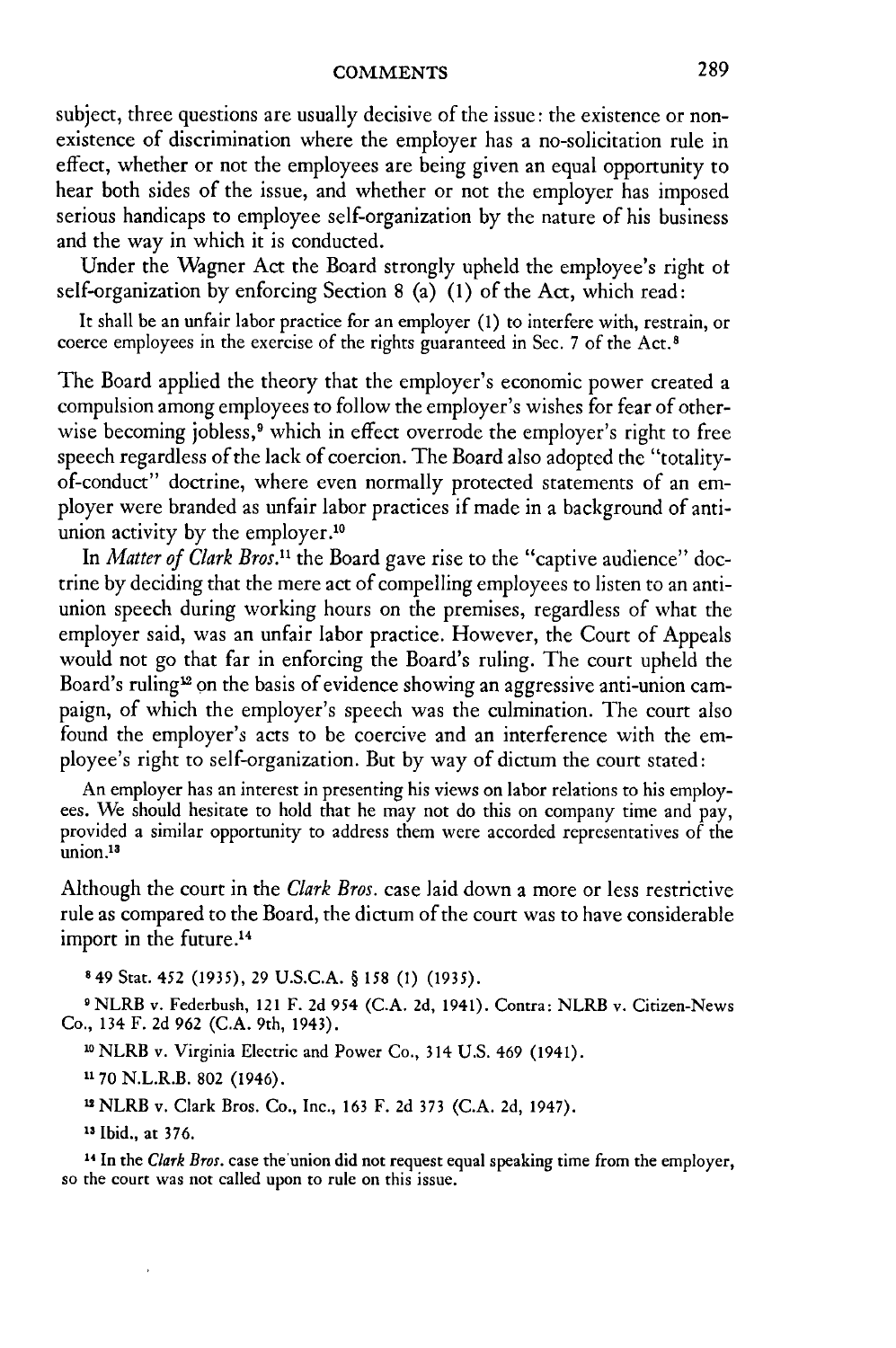Section 8 (c), the free speech provision of the Act, was embodied in the Taft-Hartley amendment for the purpose of guaranteeing to employers as well as to unions the right of free speech. This section is considered a restatement of the principle embodied in the First Amendment of the United StatesConstitution,<sup>15</sup> and was enacted to remedy the situation which arose under the Wagner Act viz., that it was an unfair labor practice for an employer to address his employees in opposition to a union, even though his address was entirely uncoer**cive.** The legislature specifically condemned the decision of the Board in the *Clark Bros.* case as being too restrictive of the right of employer free speech.<sup>16</sup>

As a result, the Board changed its view in a later case and ruled that if an employer compelled his employees to attend and listen to an anti-union speech the language of Section **8** (c) and its legislative history made it clear that the *Clark Bros.* doctrine no longer existed."7 Going further, in a later case, the Board also ruled that the "captive audience" aspect of employer's speeches, as protected by the free speech provision of the amended act, could not form the basis for a finding that the employer, by denying the union an equal opportunity to use its facilities and time, has interfered with the employee's free choice of a bargaining representative.18 Here the employer made two protected preelection speeches to its employees during working hours and ignored the union's request for a like opportunity. Thus the dictum in the *Clark Bros.* case was not invoked. The Board then felt that it was carrying out the intent of the legislature in passing the Act.

The presence of a no-solicitation rule can affect the result in this type of case. Generally, a no-solicitation rule is one set forth by an employer which prohibits union organizers from using the employer's premises for the purpose of soliciting the employees to form or join a union. Such a rule is held to be valid and lawful when it is limited and effective only during working hours. Working time is said to be for work and not union activity.<sup>19</sup> After working hours the employee's time is his own, therefore solicitation of such persons is deemed permissible, even if the employer's premises are used. A no-solicitation rule effective both during working and nonworking time is considered an unreasonable impediment to self-organization, and therefore discriminatory, unless there exist special circumstances arising out of the nature of the business that make the rule necessary to maintain production or discipline." Where an employer has the latter type of rule and such special circumstances do exist, it is considered lawful and is termed a broad, but privileged, no-solicitation rule.

Until *Matter of Bonwit Teller, Inc."* the Board had never ruled upon employer

**<sup>11</sup>** NLRB v. Bailey Co., **180** F. **2d 278 (C.A.** 6th, 1950).

<sup>&</sup>quot;Senate Report No. **105** on Sen. **1126** at 24-25.

**<sup>17</sup>**Matter of Babcock **&** Wilcox Co., **77** N.L.R.B. **577** (1948).

**<sup>18</sup>**Matter of **S. & S.** Corrugated Paper Machinery Co. Inc., **89** N.L.R.B. **1363** (1950).

**<sup>19</sup>** Peyton Packing Co., Inc., 49 N.L.R.B. **828** (1943). **20** Ibid.

**<sup>2196</sup>** N.L.R.B. **608** (1951).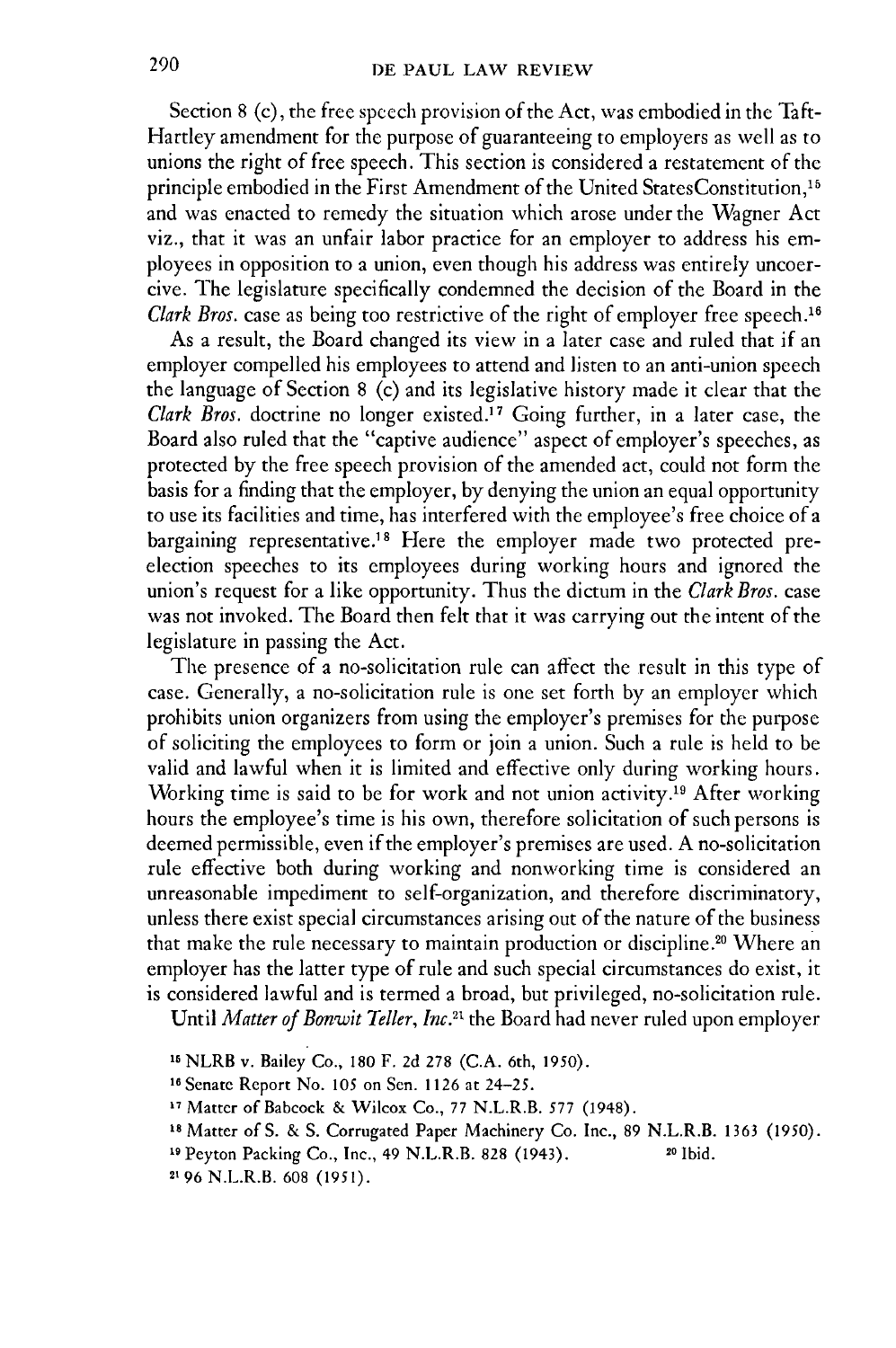free speech where an employer had a no-solicitation rule in effect. Rulings had been handed down, however, that lawful no-solicitation rules, applied in a discriminatory manner, violated the act when enforced against union solicitation, even though other forms of solicitation were permitted;<sup>22</sup> or when enforced against solicitation by one union although another union was permitted to solicit.<sup>23</sup>

*Bonwit Teller, Inc., v. NLRB*<sup>24</sup> is the leading case on this topic and has been cited in practically every decision dealing with the subject matter of this com- ment. The employer operated a retail department store and had in effect a broad, but privileged, no-solicitation rule due to the nature of its business;<sup>25</sup> union solicitation on the selling floors of the store would tend to disrupt the employer's business.<sup>26</sup> Six days prior to a representation election, the employer's president made a speech to his employees on the company time and premises but refused the union's request for an equal opportunity to reply. The subject of pending wage increases was discussed in the speech,and there were department meetings with the employer's president on the subject of unionization as well as some statements of the employer's supervisory employees, alleged to have been designed to influence the election. On a petition by the union to set aside the election, the Board held that the employer enforced its no-solicitation rule in a discriminatory manner when he denied the union request for the same amount of speaking time. This denied the employees a reasonable opportunity to hear both sides of the issue of union representation. The Board also cited the decision of the Court of Appeals in the *Clark Bros.* case emphasizing that the dicta in the case was not dicta at all, but the law on the subject. The Board then provided an interpretation of the rule which it set down by stating:

That is not to say that an employer is proscribed from addressing his employees and urging that they reject a union unless he invites a union representative to come into his plant and make an appeal for support of the union. Nor does it mean that under any and all circumstances an employer is under an obligation to accede to a union's request that it be granted an opportunity to address the employees on the employer's premises. It is to say that an employer who chooses to use his premises to assemble his employees and speak against a union man may not deny that union's reasonable request for the same opportunity to present its case, where the circumstances are such that only by granting such request will the employees have a reasonable opportunity to hear both sides.<sup>2</sup>

- 22 NLRB v. American Furnace Co., **158** F. 2d 376 (C.A. 7th, 1946).
- **23** NLRB v. Waterman Steamship Corp., **309 U.S. 206** (1940).
- **24 197** F. **2d** 640 (C.A. 2d, 1952).
- **<sup>25</sup>**NLRB v. May Department Stores Co., 154 F. **2d** 533 **(C.A.** 8th, 1946).

26 As to the areas of the store in which the employer may prohibit union solicitation, employee restaurants and cafeterias which are closed to the public and public waiting and wash rooms are upheld; whereas solicitation in a street or alleyway which ran between portions of the store and which was owned by the store was held to be invalid. Marshall Field & Co. v. NLRB, 200 F. 2d 375 (C.A. 7th, 1952).

*27 Matter of* Bonwit-Teller, *hic.,* 96 N.L.R.B. 608, 612 (1951).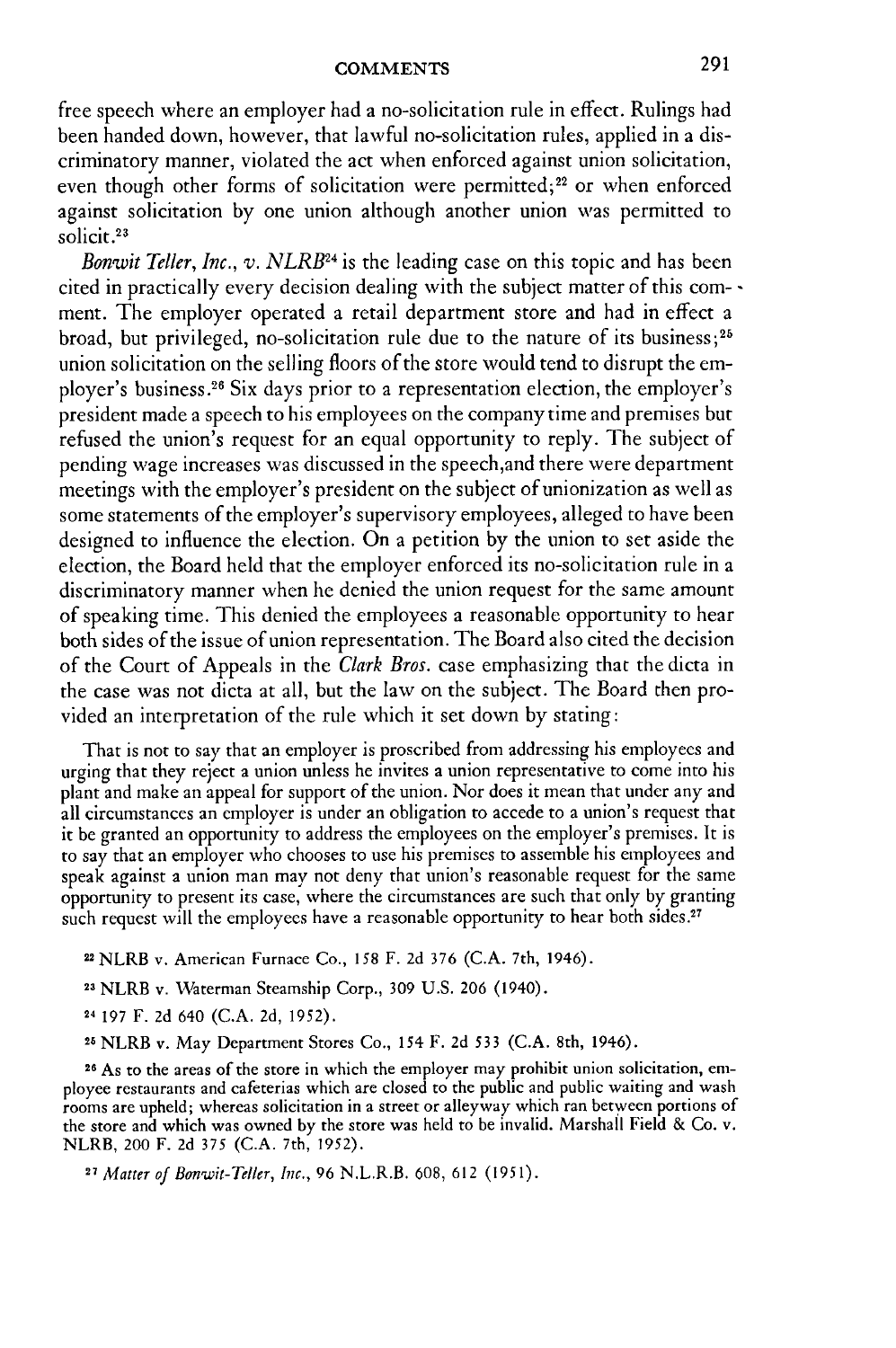On appeal the court found that the speeches by **the** employer's president were protected by the free speech provision of the Act and the supervisory employees' utterances were of the same quality.<sup>28</sup> But the court affirmed the Board concerning the discriminatory application of the no-solicitation rule in that the employer refused to grant the union request. The court further stated by dictum:

If Bonwit Teller were to abandon that rule, we do not think it would then be required to accord the Union a similar opportunity to address the employees each time Rudolph (employer's president) made an anti-union speech. Nothing in the Act nor in reason compels such "an eye for an eye, a tooth for a tooth" result so long as the avenues of communication are kept open to both sides.<sup>2</sup>

Chief Judge Swan, in dissenting, expressed the opinion that "Section 8 (c) of the Act  $\dots$  grants the employer the privilege of arguing against unionization without any limitation except that the expression of his views must contain 'no threat of reprisal or force or promise of benefit.' **"30** A no-solicitation rule cannot cut down the rights granted by Section 8 (c) of the Act. Judge Swan also made note of the fact that the majority based its decision on authorities decided prior to enactment of Section 8 (c).

Both the Board and the Court of Appeals decided that employer free speech was not involved.

The *Bonwit Teller* case led to broad applications of its rule. In *Matter of Billmore Manufacturing Company"'* an employer of a manufacturing concern made an anti-union speech to its assembled employees two hours before the election opened. An employee union representative was denied similar opportunity to reply thereto where the employer had no rule barring union solicitation on company time and property. However, the Board expressly followed the *Bonwit* case and decided that the employer interfered with the employees' freedom of choice in the selection of a bargaining representative; setting aside the election.<sup>32</sup> It is interesting to note at this point that this was an adoption of the dictum of the Court of Appeals for the Second Circuit in affirming the Board's decision in the *Clark Bros.* case.

In the cases of *Metropolitan Auto Parts, Inc.* and *Massachusetts Motor Car Company, Inc. <sup>3</sup>*the employer used company time and premises to make a preelection speech two days prior to a representation election, and refused a request of the union for an equal forum. Metropolitan had a limited no-solicitation rule and was held to have discriminatorily applied it. The Massachusetts Company did not have a no-solicitation rule and yet was held guilty of an unfair

29 Ibid., at 646. **81** Ibid.

- **3197** N.L.R.B. **905 (1951).**
- **32** Board Member Reynolds dissenting.
- <sup>33</sup> Decided together in 102 N.L.R.B. 1634 (1953).

**<sup>28</sup>**Bonwit-Teller, **Inc.,** v. NLRB, **197** F. **2d 640 (C.A. 2d, 1952).**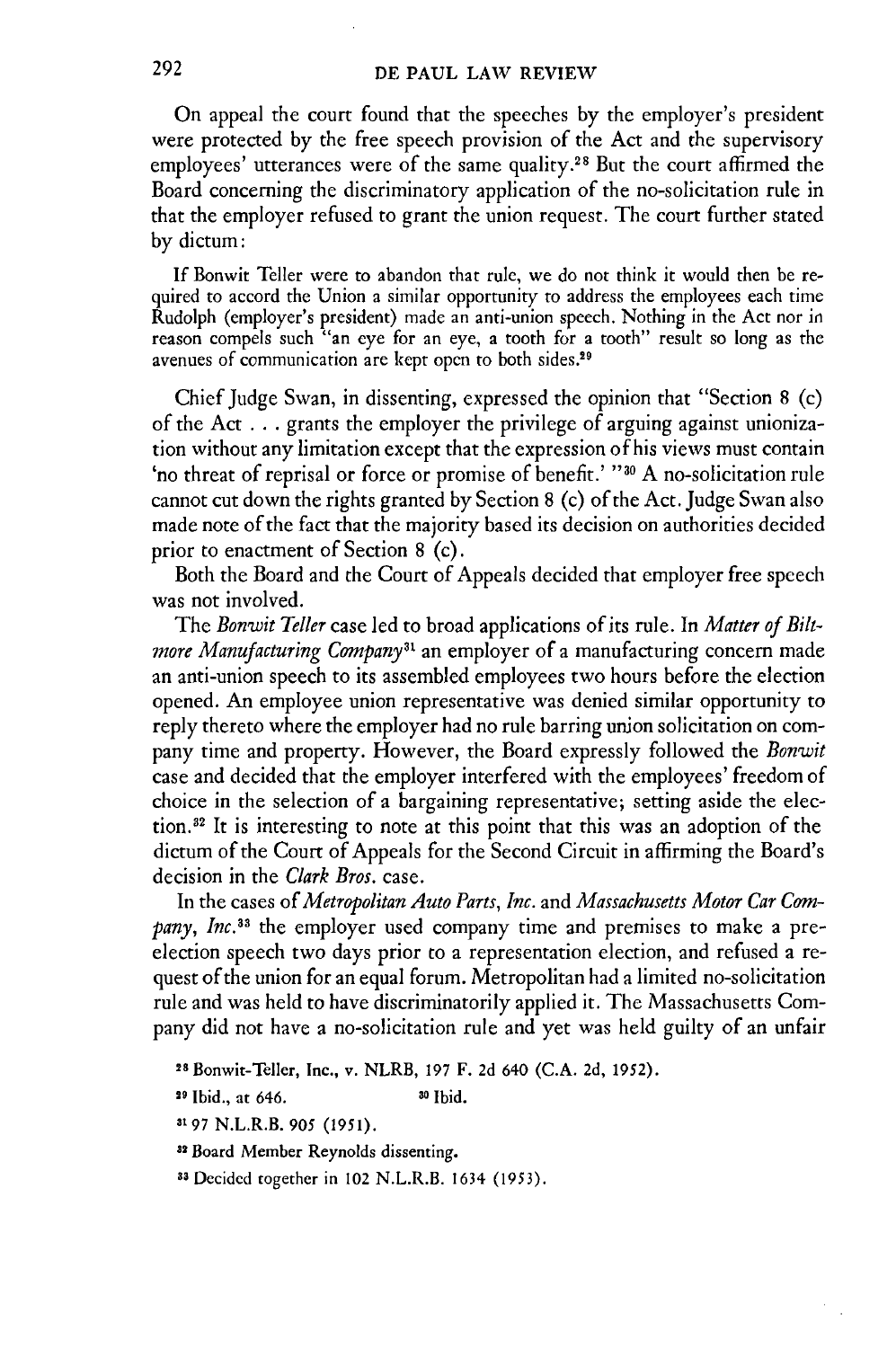labor practice for refusing the union request on the theory that the right of employees freely to select or reject union representation has been curtailed.

Chairman Herzog of the Board dissented insofar as the *Massachusetts* case was concerned on the theory that in the absence of a discriminatory application of a no-solicitation rule, Section 8 (c) of the Act should apply.

It was held in *NLRB v. American Tube Bending Co., Inc.14* that a broad nosolicitation rule by a manufacturing plant, refusing to allow any solicitation on the premises during working and nonworking hours, was itself an unfair labor practice, and it was an added unfair labor practice for an employer to address the employees and deny the union's request for the same privilege while such a rule was in force. The court recognized a duty of the employer to allow solicitation on the premises during nonworking hours, which duty the Supreme Court in *Republic Aviation Corp. v. NLRB*<sup>35</sup> recognized as within the power of the Board to impose in all industrial plants. *American Tube Bending* expressly followed *Bonwit Teller.*

Under the so-called *Bonwit Teller* rule manufacturers as well as retailers who used company time and property for making anti-union speeches before representation elections were required, upon request, to grant the union equal opportunity to reply under similar circumstances. Failure to grant such a request was held to be both an unfair labor practice and a ground for setting aside the subsequent election, where the union had been defeated. It seems as if the Board disregarded the element of a no-solicitation rule being present in handing down these decisions.

A case then came before the Board<sup>36</sup> where an employer, through its manager, delivered protected anti-union speeches on company time and premises prior to a representation election. This employer owned a retail variety store chain, and had in effect a broad but privileged no-solicitation rule which it enforced by refusing to grant the request of the union for an opportunity to reply to the employer's speeches on its premises during working hours. The employer was F. W. Woolworth Co. The union had begun its campaign five months prior to the election, contacting Woolworth's employees in their homes and other public meeting places during this period. The union hall was approximately one and one half blocks from Woolworth's store and the employees were easily available for contact by the union. In the proceeding before the NLRB, the Board ruled that Woolworth discriminatorily applied its nosolicitation rule by refusing the union request, and was thereby guilty of an unfair labor practice. The election, which the union lost, was set aside and the Board rendered its usual cease and desist order. This decision went to the Court of Appeals for review.

In the meantime, however, in the *Livingston Shirt Corp*.<sup>37</sup> case the new Board

<sup>84</sup>**205 F. 2d** *45* **(C.A. 2d,** 1953). **36 324** U.S. 793 (1945).

3 Matter ofF. W Woolworth Co., 102 N.L.R.B. **581 (1953).**

**31** 107JN.L.R.B. 109 (1954).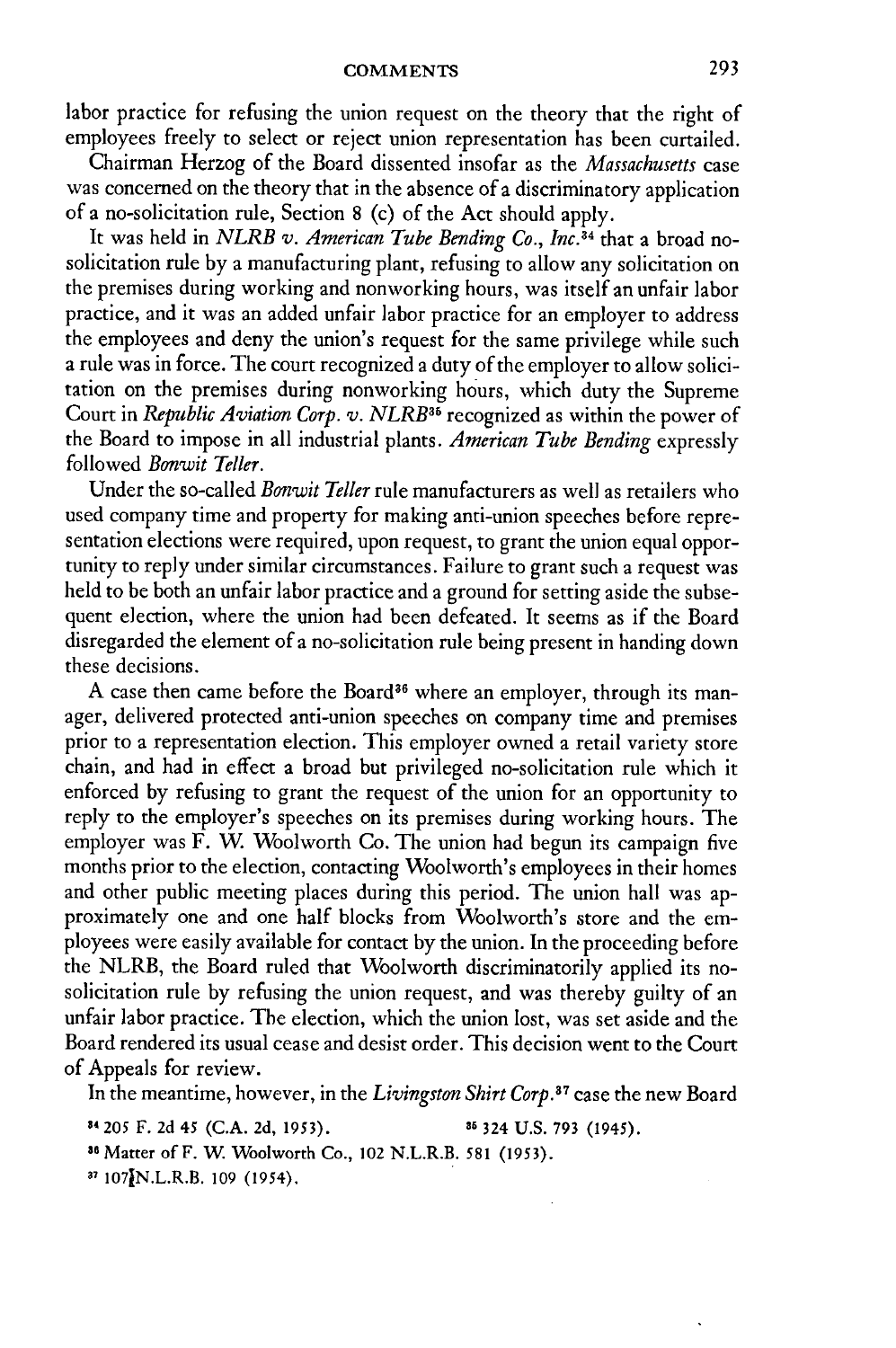#### **DE PAUL LAW REVIEW**

ruled that an employer does not violate the Act by making a speech to his employees on company time and property three days before an election, when he denies the union's request for an opportunity to reply. Here the employer had a limited no-solicitation rule, prohibiting union solicitation only during working hours. The union therefore had access to the employer's premises during nonworking hours. Livingston was a manufacturing concern, but the employer's status as a retailer or manufacturer is important only in determining the validity of its no-solicitation rule.

The Board recognized Section 8 (c) of the Act and went as far as saying that even the *Bonwit Teller* case did not require an employer who exercised his own rights under the statute (free speech provision) to incur an affirmative obligation to donate his premises and working time to the union. The Board further rejected the idea of making the facilities of the employer available to the union, while at the same time recognizing that the employee has the right to hear both sides under circumstances which approximate equality.38 All decisions of the Board inconsistent with the *Livingston* case were specifically overruled by this decision.<sup>39</sup>

On appeal in the *Woolworth* case the Court of Appeals for the Sixth Circuit denied enforcement of the Board's order and held that a no-solicitation rule cannot prevent an employer from conferring with his employees on his own time and property. The court also stated that the rule is not discriminatorily applied because of the employer's refusal to permit the union to campaign on its premises when there are adequate facilities for access to the employees. <sup>40</sup>

The court distinguished a group of cases which upheld the board's ruling in the *Woolworth* case. On the basis of the facts, the adequacy of facilities, based upon the nature of the business and the way it is conducted, is controlling. The courts have recognized the Board's ruling under exceptional circumstances. Where the premises are a ship,<sup>41</sup> a lumber camp,<sup>42</sup> or a company dominated town, 43 union organizers must be given reasonable access to the employees who live on the premises and who are not readily open to contact by representatives of the union. The Supreme Court has therefore held that adequacy of facilities is material. <sup>44</sup>

The court in the *Woolworth* case first decided that the broad no-solicitation

**<sup>38</sup>**The Board has established a new election rule that makes it a ground for setting aside an election, but not on unfair labor practice, where an employer or a union makes speeches to employees on working time within 24 hours of a Board conducted election. Peerless Plywood Co., 107 N.L.R.B. No. **106** (1953).

<sup>39</sup> Massachusetts Motor Car Co., Inc., 102 N.L.R.B. 1634 (1953); Biltmore Manufacturing Co., 97 N.L.R.B. 905 (1951).

**40** NLRB v. F. W Woolworth Co., 214 F. 2d 78 (C.A. 6th, 1954).

**41** NLRB v. Waterman Steamship Corp., 309 U.S. 206 (1940).

**42** NLRB v. Lake Superior Lumber Corp., 167 F. 2d 147 (C.A. 6th, 1948).

**13** NLRB v. Stowe Spinning Co., 336 U.S. 226 (1949). 41 Ibid.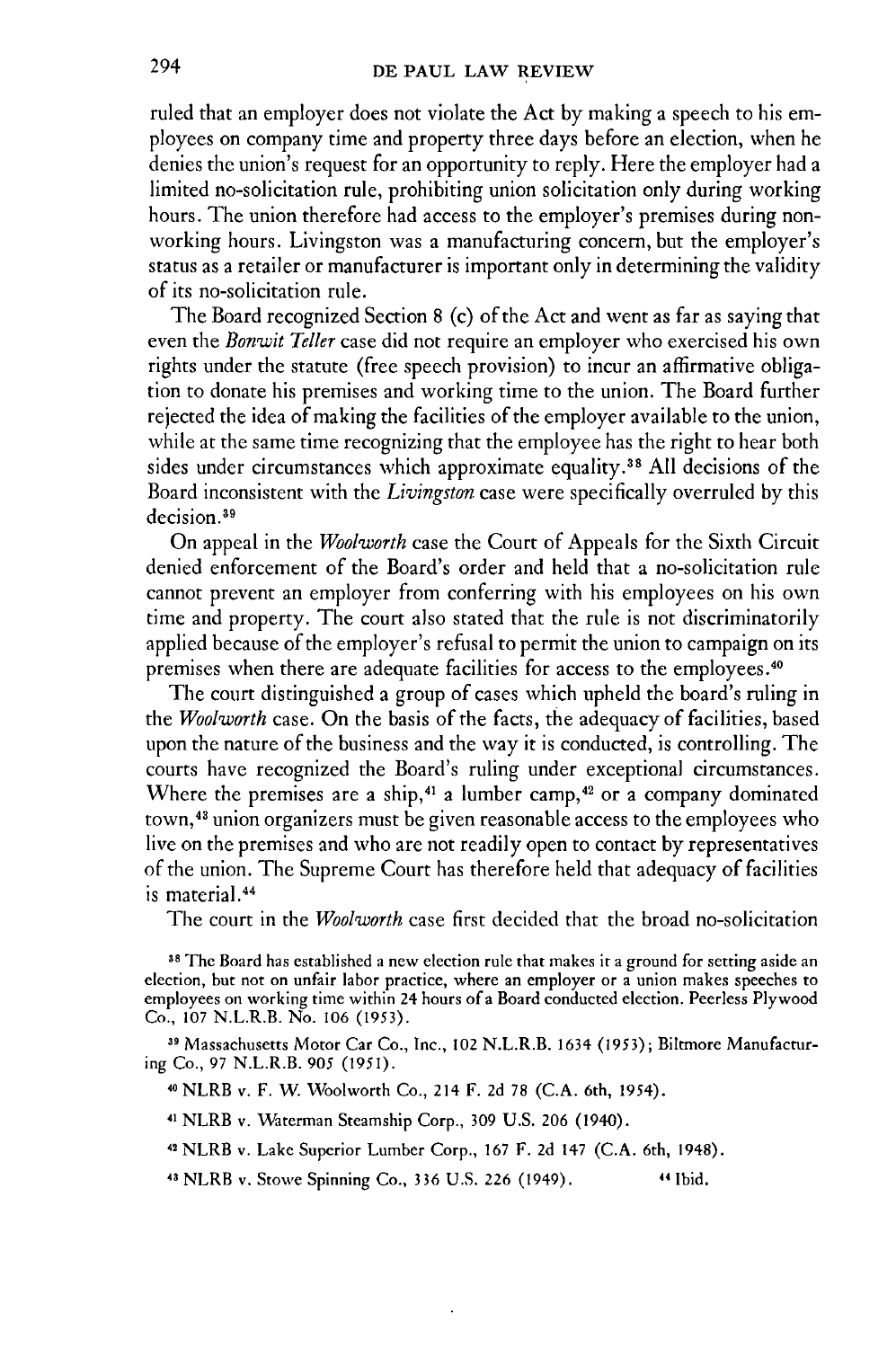rule was privileged due to the nature of the employer's business. The court then held that the employer's speeches were permissible due to Section 8 (c) of the Act which makes them lawful speeches. The court concluded that two lawful acts cannot be turned into an unfair labor practice.

The court also held that there are no limitations upon employer free speech other than contained in Section 8 (c) of the Act. The free speech provision does not provide that an employer who expresses his views on unionization to his employees on the premises during working time must give an equal opportunity to the union. Also in its opinion the court stated:

The dissenting opinion of Chief Justice Swan in the *Bonwit Teller* case is the correct holding, that Section 8 (c) has direct and controlling application and that a no-solicitation rule cannot cut down the rights given the employer under Section 8 (c) **.4**

The concurring opinion delivered by Judge Miller expressed the view that the employer's refusal of the union's request was discriminatory, but not unlawfully so, since each has the right to the lawful use of the customary fora and media available to each of them and there is no duty to make the facilities of one available to the other. Judge Miller also said that the act complained of dealt only with working time so that the portion of the rule pertaining to nonworking time was not involved and was not enforced, citing the *Livingston* case for his authority.

Judge McAllister in dissenting based his opinion mainly upon *Bonywit Teller.* In a more recent case before the Board, that *of Johnson La'wn Mower Corp.,4 <sup>6</sup>*a manufacturing concern had a broad no-solicitation rule and refused a union request to speak to the employees on company time and property after the employer had done so. The Board held it to be an unfair labor practice to have such a rule and an additional unfair labor practice for applying the rule in a discriminatory manner. This case follows the *American Tube* case and is the correct result.

The only difference between the *Johnston* or *American Tube* cases and the *Livingston* case is the type of no-solicitation rule; therefore the existence or nonexistence of a no-solicitation rule is controlling.

The Board and courts are beginning to recognize and apply the free speech provision of the Act. Previous to the *Livingston* case, they held it was not involved in finding an unfair labor practice, where an employer made an antiunion speech to his employees on company time and property and refused to grant a union request for a similar opportunity. However, in the absence of an invalid no-solicitation rule, or the unlawful discriminatory application of a valid rule, the employer free speech provision will be applied today.

As to what constitutes an invalid rule there is little or no dispute, but as to when the employer's denial of a union request will amount to the unlawful discriminatory application of a no-solicitation rule seems to remain **highly** con-

<sup>45</sup>NLRB v. F. **W.** Woolworth Co., 214 F. **2d 78,** 81 (1954). **46** 110 N.L.R.B. 220 (1954).